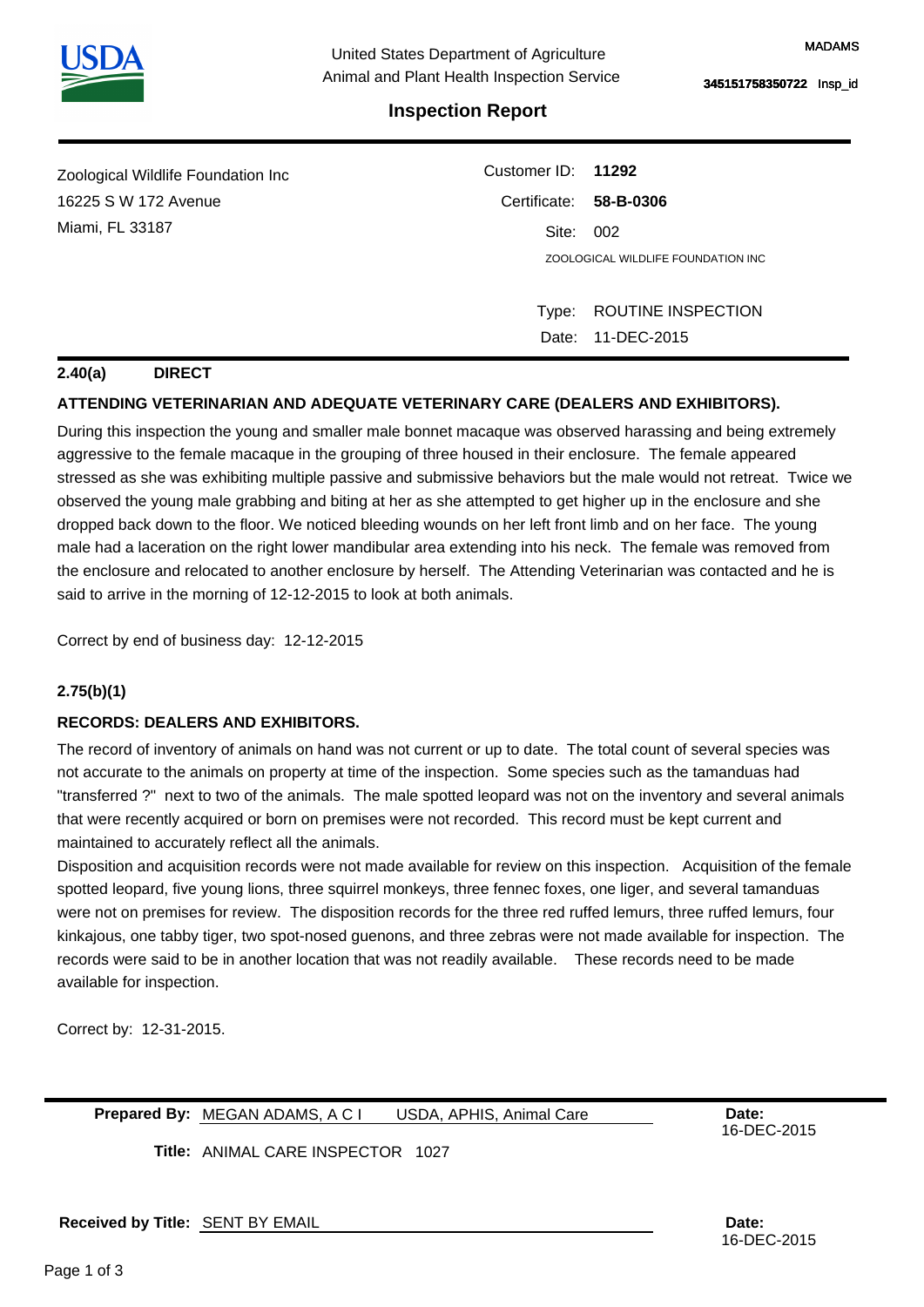

# **Inspection Report**

## **3.77(c)**

# **SHELTERED HOUSING FACILITIES.**

In the sheltered housing for the three gibbon the overhead light was burned out. The sheltered housing facilities must be lighted well enough to permit routine inspection and cleaning of the facility, and observation of the nonhuman primates. The non-working light was removed but a new working light needs to be installed.

Correct by: 12-13-2015.

## **3.81(c)(4)**

## **ENVIRONMENT ENHANCEMENT TO PROMOTE PSYCHOLOGICAL WELL-BEING.**

There is one owl monkey, one capuchin and one Celebes that are housed individually. These animals must be provided special attention regarding enhancement of their environment, based on the needs of the individual species and in accordance with the instructions of the attending veterinarian. Very little enrichment was being provided at time of this inspection. These three animals need more enrichment and be identified on the enrichment documents which have been approved by the attending veterinarian.

Correct by: 01-11-2016.

#### **3.125**

## **FACILITIES, GENERAL.**

Several areas in the alpaca and camel enclosure had erosion issues which left holes and sharp concrete edges around the support posts. The substrate needs to be addressed so that there are no holes or sharp edges that may injure the animals.

There were several areas where holes had been dug by the four giant anteaters along the fence line and at the front of their shelter. These areas need to be filled and the substrate maintained so that the animals will not be injured and the enclosure can be monitored better for potential vermin issues.

Correct by: 12-14-2015.

#### **3.127(b)**

#### **FACILITIES, OUTDOOR.**

One of the wolves was locked in the middle enclosure at the time of this inspection. The facility representative was unsure why as this was not an area he was responsible for. The animal had no shelter from inclement weather. The representative called for a shelter to be brought to the enclosure and it was put in the enclosure during the inspection.

**Prepared By:** MEGAN ADAMS, A C I USDA, APHIS, Animal Care **Date:** Date: USDA, APHIS, Animal Care

16-DEC-2015

**Title:**  ANIMAL CARE INSPECTOR 1027

**Received by Title: Date:**  SENT BY EMAIL

16-DEC-2015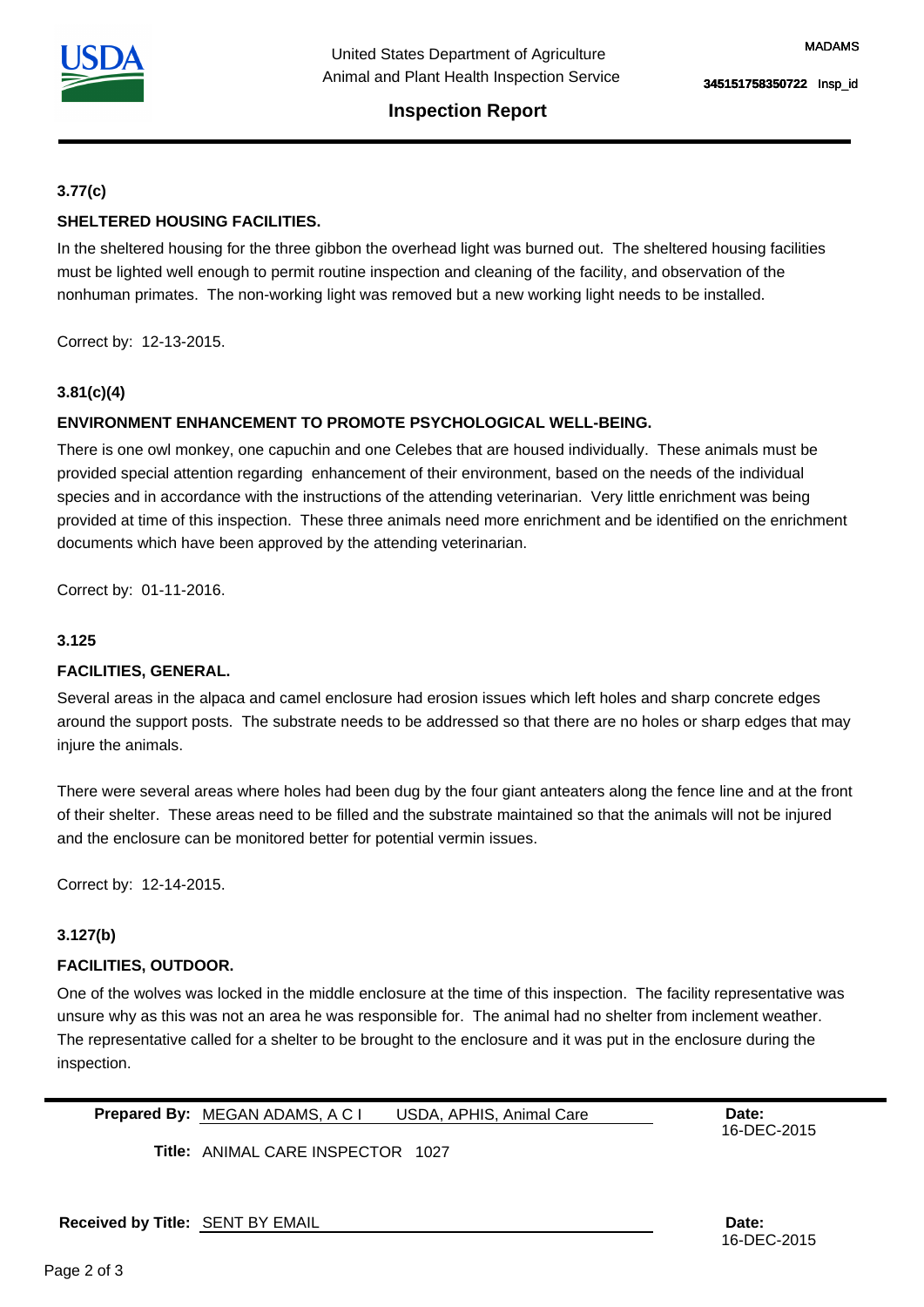

# **Inspection Report**

Corrected during the inspection.

## **3.131(d)**

#### **SANITATION.**

Throughout the inspection several bait boxes for vermin were checked. The bait inside the boxes were moldy and not effective. One box had become indented in the ground and had water and grass debris inside it. The licensee employs a pest control service to maintain these devices but it appears that they are not being checked or maintained as often as they need to be. A safe and effective program for the control of insects, ectoparasites, and avian and mammalian pests shall be established and maintained.

Correct by: 12-20-2015.

This inspection was conducted by Megan E. Adams-ACI and Dr. Mario Mercado with a facility representative. A telephone exit briefing was conducted with the licensee and the report is being sent by email.

#### **Additional Inspectors**

Mercado Mario, Veterinary Medical Officer

**Prepared By:** MEGAN ADAMS, A C I USDA, APHIS, Animal Care **Date:** Date: USDA, APHIS, Animal Care

16-DEC-2015

**Title:**  ANIMAL CARE INSPECTOR 1027

**Received by Title: Date:**  SENT BY EMAIL

16-DEC-2015